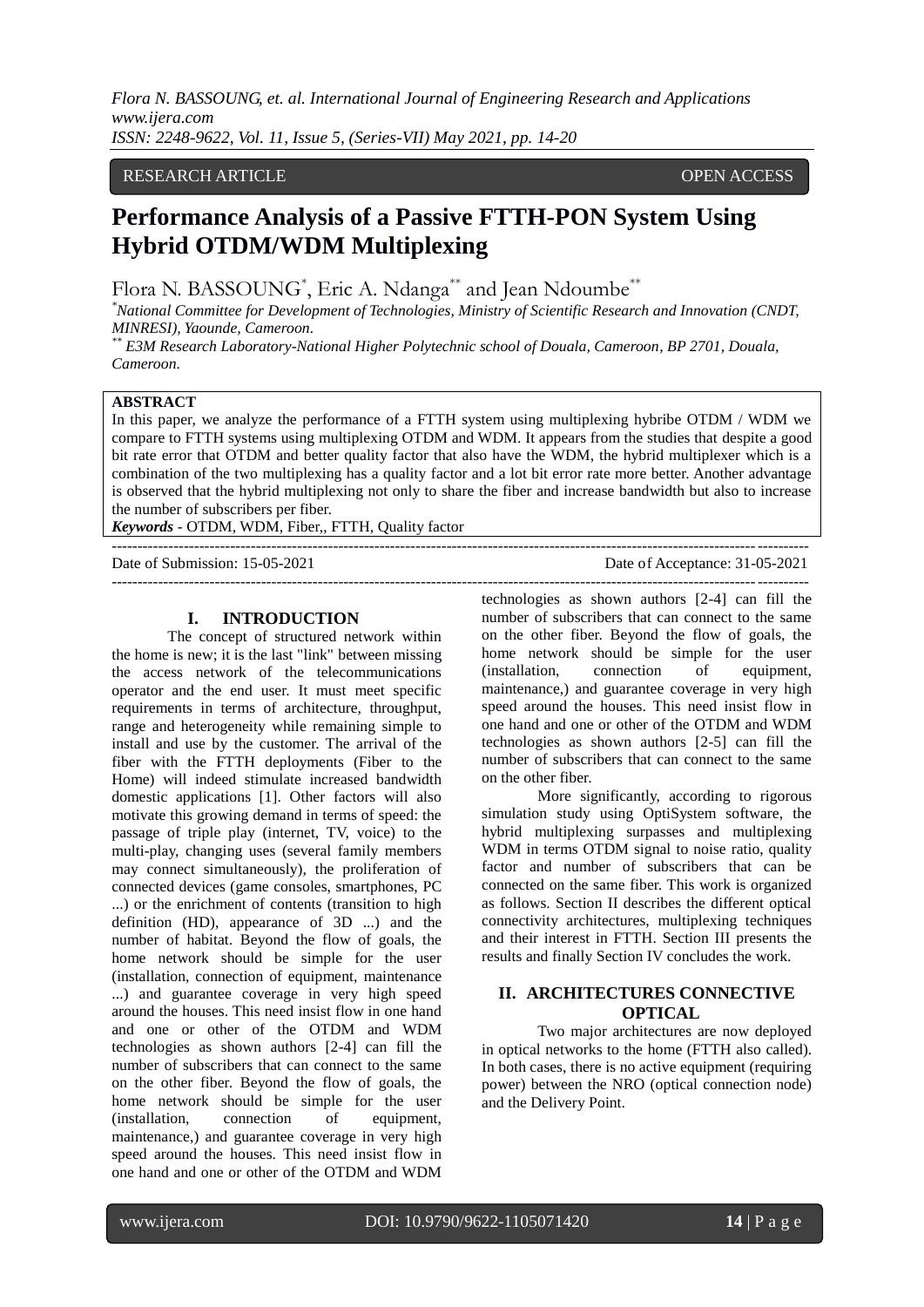## **II.1.The developed architecture liability period (P2P)**

It requires the installation of a continuous fiber and not shared between **[NRO](https://fr.wikipedia.org/wiki/N�ud_de_raccordement_optique)** (Node Connection Operator Optical) and the user (this part is never [multiplexed\)](https://fr.wikipedia.org/wiki/Multiplexage). This architecture has the feature to provide each termination of a dedicated fiber network. This technology has the advantage of allowing the allocation of all potentially available bandwidth on a fiber to a subscriber (Figure 1).



**Figure 1: passive point-to-point architecture [2].**

By cons, it has the disadvantage of requiring numerous fiber, which is expensive to manage (especially in urban areas) and management complicated (particularly in the [NRO\)](https://fr.wikipedia.org/wiki/N�ud_de_raccordement_optique) [6-7].

## **II.2. The architecture point to multipoint passive**

In this type of architecture, several units are served from an optical fiber after the NRO, through the insertion of optical couplers. This architecture is also called "G-PON" because it is an interconnect technology has very high speed. A single fiber from central and serves a fiber group at a share point. It is thus possible to serve multiple homes from a single fiber. This architecture offers the advantage of limiting the number of fibers to be deployed but the equipment (splitter) functioning as a hub, each house served receives all information passing over the line [8-9]. It is therefore less secure.





But there are other architecture that can be grafted to as FTTH FTTH-BPON, EPON and FTTH-GPON-FTTH.

### **II.3. Technical multiplexing and interest in the ftth**

Multiplexing is a technique that involves passing several information through a single transmission medium. It allows to share a single resource between multiple users. The disadvantages of this type of architecture is the fact that the signal quality is not assured at all subscribers because the number of subscribers on the one hand and their distance to the other NRO. To offset these problems, multiplexing techniques are generally employed. There are three multiplexing techniques commonly used for optical transmission: OTDM, WDM and hybrid TDM / WDM. [10-11]

## **II.3.1. Time division multiplexing (TDM)**

This multiplexing allows, among others, passing synchronous or asynchronous stream over a synchronous link. The time multiplexing can be done optically (OTDM, Optical Time Division Multiplexing). The transmitter consists of N parallel modulated optical sources in the flow Db bits / s. The optical time division multiplexing is not used only to increase the transmitted rates, it also provides a usable access technique in local networks. The different signals are "assembled" to be transmitted on a single optical carrier (Figure 3).



**Figure3. Overview of OTDM.**

## **II.3.2 The frequency multiplexing or wavelength.**

Multiplexing wavelength, often called WDM (Wavelength Division Multiplexing English), is a technique used in optical communication which can increase the flow rate on an optical fiber by circulating a plurality of different wavelength signals on a single fiber, the mixing at the input using a multiplexer (MUX) and separating them on output using a demultiplexer (DEMUX). The principle is to carry multiple signals on a fiber optic strand. Each signal is placed on a given length through a transponder. Then via an optical multiplexer, all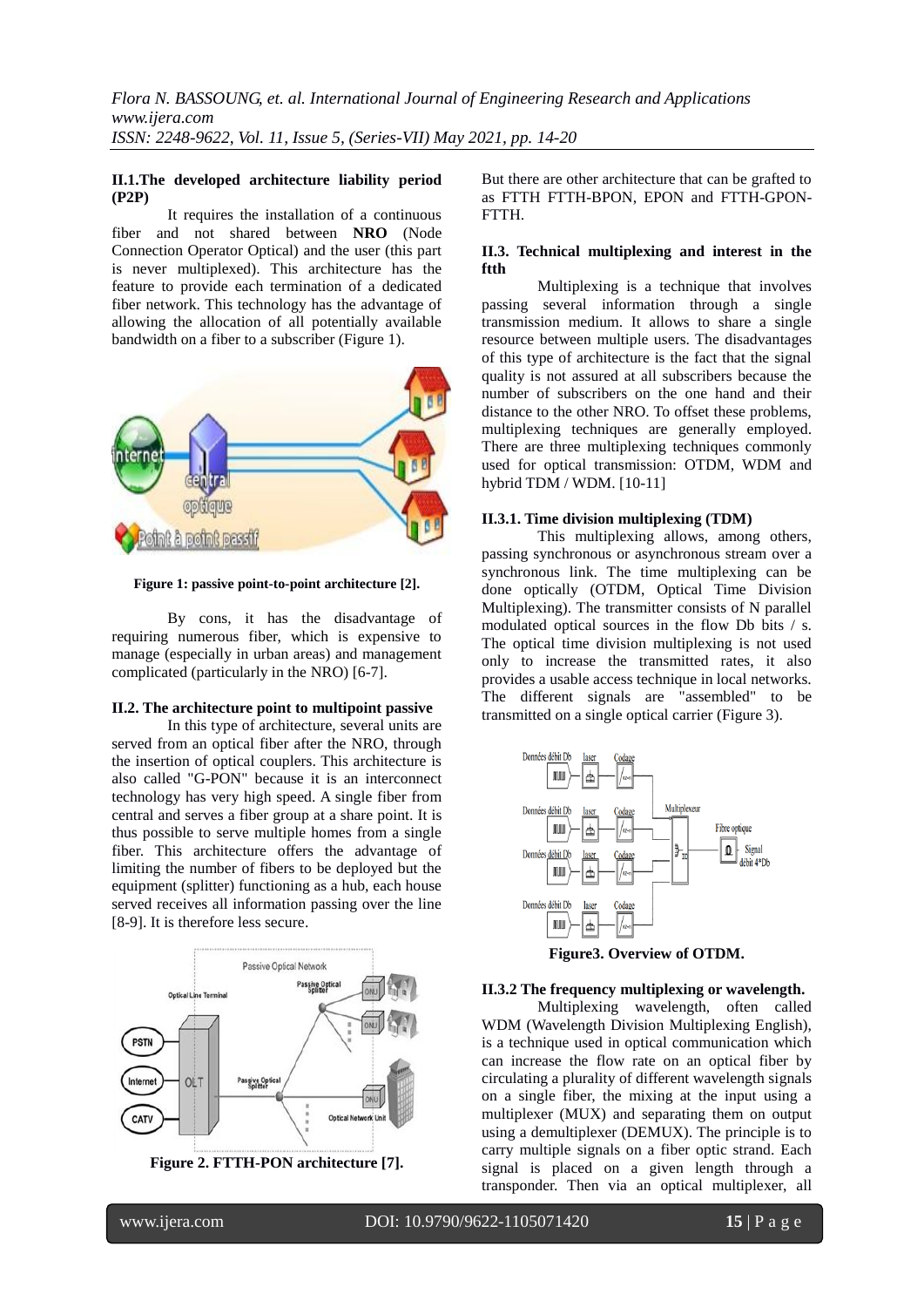wavelengths are sent on the same strand of optical fiber. At the other end, a demultiplexer will separate them from each other wavelengths.

An optical multiplexing is wavelength possible for several degrees, the Table 1 shows each.

|                                | Coarse-<br><b>WDM</b>      | Dense-<br><b>WDM</b>                 | Ultra-<br><b>Dense-</b><br>WDM |  |
|--------------------------------|----------------------------|--------------------------------------|--------------------------------|--|
| Number of<br>wavelength        | up to $16$                 |                                      | >40                            |  |
| <b>Space</b><br><b>Channel</b> | 20nm<br>25nm has           | $0.4N$ m<br>has<br>1.6 <sub>nm</sub> | 0.08nm                         |  |
| spectral<br>window             | $\sim$ 1260nm-<br>1620nm   | $\sim$ 1500n<br>$m-$<br>1600nm       | $\sim$ 1500nm-<br>1600nm       |  |
| Speed<br>wavelength            | $1.25 -$<br>$2.5$ Gbit / s | 10Gbit/<br>s 40Gbit<br>$\sqrt{s}$    | $>40$ Gbit/s                   |  |

**Table 1: Comparative Table of WDM mode**

#### **II.4.Critere evaluation of the quality of a transmission.**

Considering all the damage that may suffer the signal during its transport via optical fiber, it was necessary to establish criteria for judging the quality of a transmission. In practice, these criteria are evaluated after signal detection: the eye diagram, the bit error rate (BER), the quality factor (Q). [16]

#### **II.4.1. The bit error rate BER**

The bit error rate Bite Error Rate is the ratio of the number of errors on the bits transmitted during measurement.

$$
BER = \frac{NbE}{NbT} \tag{1}
$$

With: NBE the number of erroneous bit NBT and the number of bit transmitted.

The overall quality measure of a channelmultiplexed system necessarily pass wavelengths by measuring the BER of all the channels. If only one channel among several present mistakes, the BER of the overall system is close to that of the channel with errors. Generally in optical telecommunications it is considered that a good transmission quality for a BER of between 10-9, 10-12 and 10-15 according to the systems.

#### **II.4.2. The quality factor**

The quality factor is a parameter that allows the estimation of the bit error rate without having to count the errors. It represents the signal on electrical noise in the receiver input of the decision circuit. Knowing the signal to noise ratio of a transmission system receiver via optical fiber has a direct impact on the performance of this system. The quality factor is often used rather than the bit error rate as long as it is too small to be measured. A transmission system should have a quality factor located around 7,01dB.

#### **II.4.3. The diagram of the eye**

The eye diagram is used to view the quality of a signal in the time domain by superimposing a large number of sequences in real time by means of a fast oscilloscope synchronized to the clock signal of the data signal. From the eye diagram, the signal quality can be easily recognized. We say that the eye is open if the levels of symbols "1" are distinct levels of the symbols "0". By cons, we speak of a closed eye (horizontally or vertically) if the deterioration is such that we cannot distinguish the two levels. ".

## **III.SIMULATION AND PRESENTATION OF RESULTS**

The simulations were performed using the software tool OPTISYSTEM. OPTISYSTEM (Optical System Design Software Communication) is a simulation software developed by a Canadian company, to allow researchers and engineers to model and simulate optical telecom den systems to design, test and optimize the entire optical link. In what follows, we consider four  $(04)$  located at different distance subscribers NRO and each having an optical outlet. The diagrams below will be composed of three parts, namely: the emission, transmission and reception of the optical signal.

- The transmission part is composed of an optical source emitting at a power of 4dBm (class c) with a range of 1550-1552 nm. The modulation used is NRZ (Non-Return to Zero).

- The carriage portion is made of an optical fiber 0.05km, an attenuation of 0.2 dB / km, a dispersion of 16.75ps / nm / km and an optical amplifier EDFA which willl booster optical signal.

- The reception part of the signal will consist of 4 optical receivers represent the four subscribers.

#### **III.1. OTDM**

The architecture of the optical OTDM designed as OPTISYSTEM is given in Figure 4.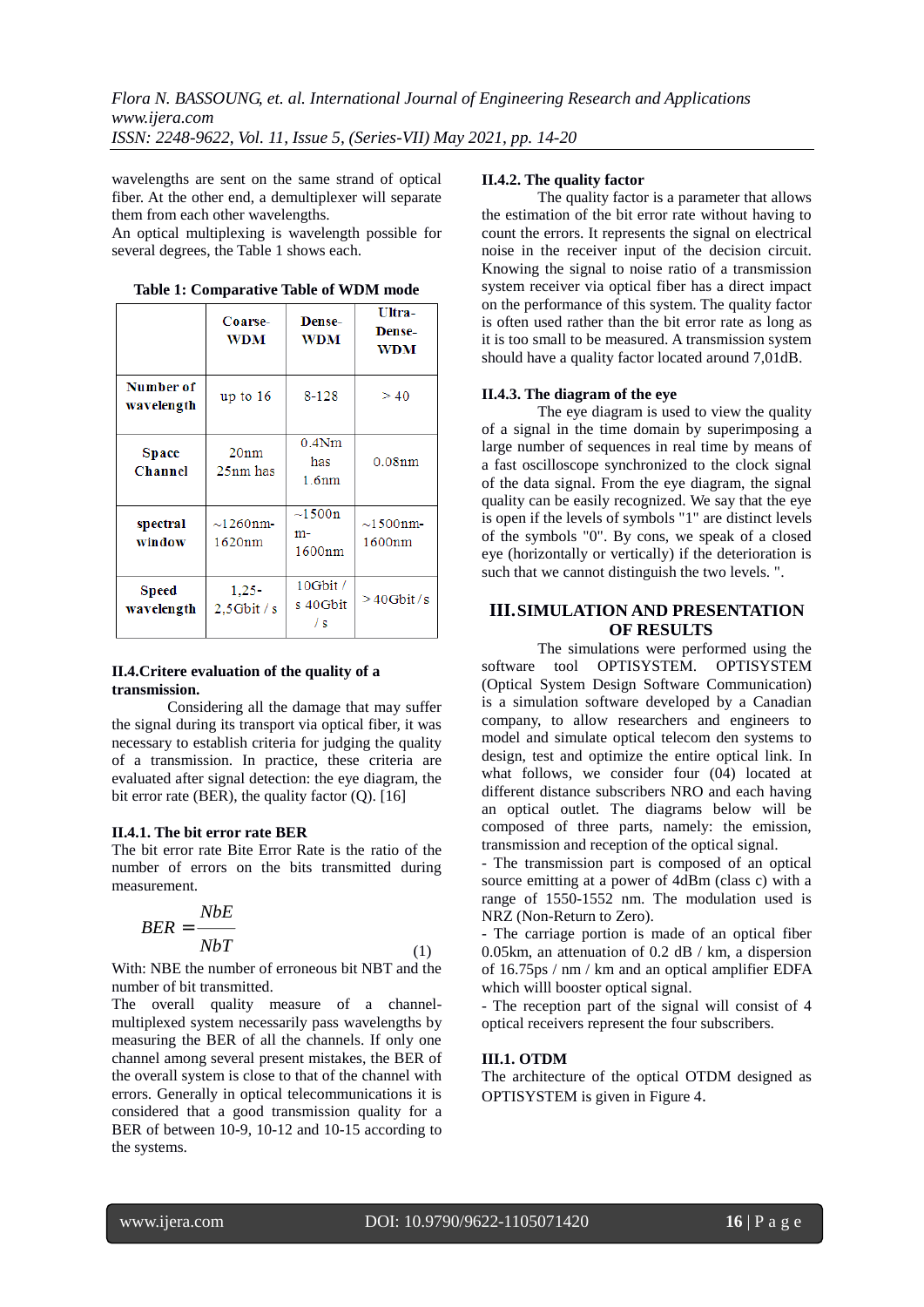

**Figure 4. Multiplexing OTDM.**

The results presented relate to a single optical receiver at the subscriber. They will allow us to assess the quality of the optical signal emitted from the source and the signal received.



**fiber***.*

The figure5 shows the signal obtained at the output of the fiber amplifier before the EDFA. The maximum power obtained at the output of the optical fiber is -35dBm.



The graph above shows that the bit error rate of the OTDM is not zero, it is equal to  $10^{-2}$ . This value is far away from the normal, this result reflects significant loss of data and therefore poor reception. The graphs below present the diagram of the eye and the quality factor of the OTDM.



Figure 7. Diagram of the eye ( $\rightarrow$ ), Quality  $factor$   $(\rightarrow)$ .

The eye diagram of OTDM shows us that we have not a good signal quality because it is too open. But the quality of the contrast signal with the high bit error rate met. The quality factor got here is 77, or the standard provided by the ITU provide that the quality factor of a system should not exceed 7.04.

In what follows, we seek to determine the best quality factor that may have varying the length of the fiber. We will take the lengths of the following fibers: L =5km, L = 14km, L = 23km, L = 41km, L = 50km. The above results will be presented on the following graph (figure8)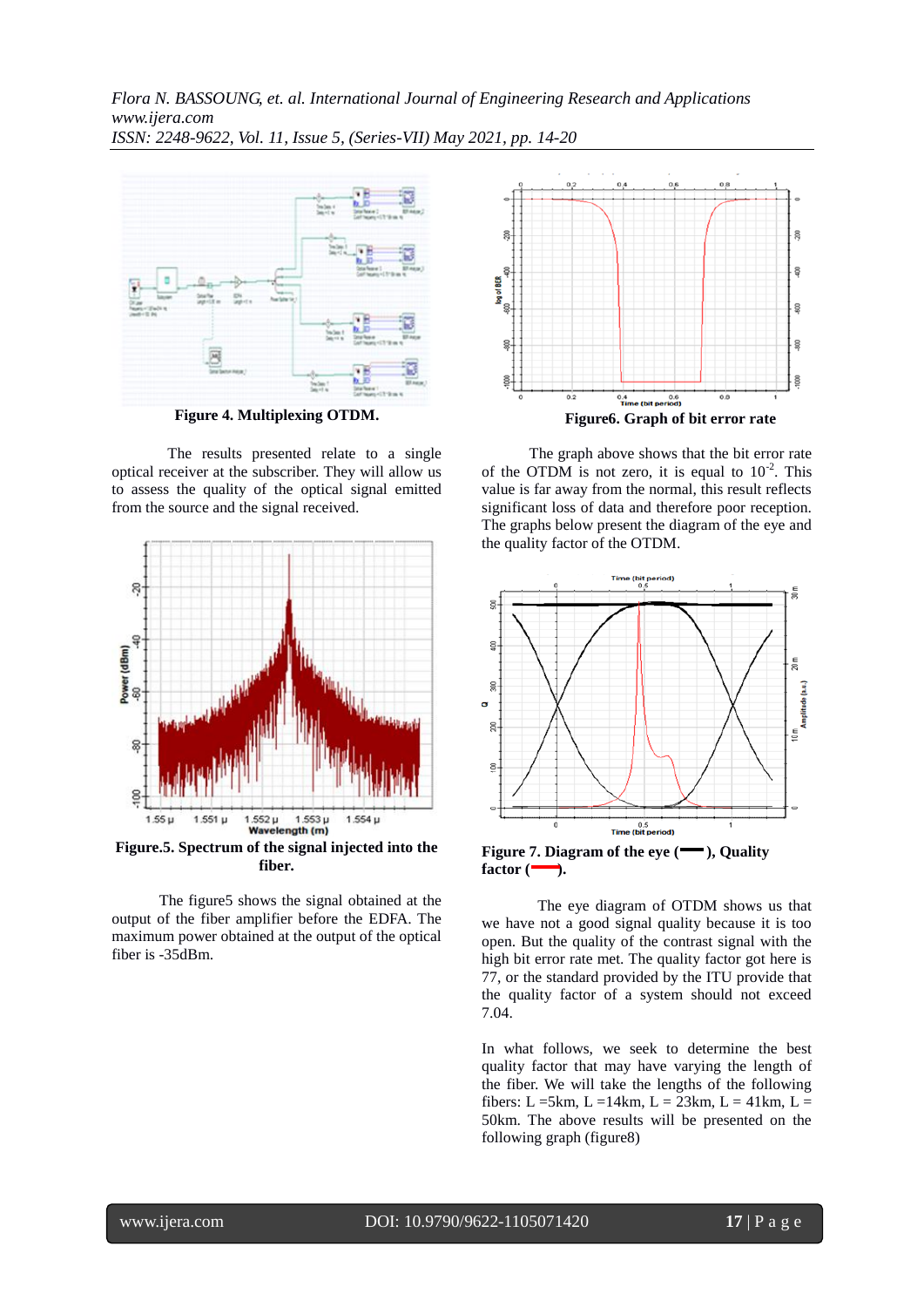

**Figure8. Variation of the bit error rate depending on the length of the fiber.**

The results obtained in the simulations are contained in Table 2 below.

| Fiber length<br>$\widehat{\mathbf{g}}$   | S         | ⊻                  | $\overline{23}$ | 8                 | ₹               | 50         |
|------------------------------------------|-----------|--------------------|-----------------|-------------------|-----------------|------------|
| BER                                      | $10^{-2}$ | $10^{\mbox{-}121}$ | $10^{-54}$      | $10^{\mbox{-}27}$ | $10^{-24}$      | $10^{-28}$ |
| Quality Factor<br>$\widehat{\mathbf{e}}$ | 77        | 23.04              | 15.38           | 10.65             | $\overline{10}$ | $10^{89}$  |

**Table 2. Variation of BER and quality factor.**

We see from this table that for distances  $L = 5Km$ , L  $= 14 \text{km}$ , L  $= 23 \text{km}$  the quality factor increases and starts to become stable from 32Km.

Despite the good bit rate error obtained with the OTDM few lengths of fiber, it has a poor quality factor. This quality factor will have a significant effect on the quality of the signal provided to the subscriber especially when one wants to transmit data to high flow rates.

## **III.2. MULTIPLEX WDM**



**Figure9. WDM multiplexing architecture**

The transmission part of the above architecture (Figure9) consists of four light sources that emit the power of -12 dBm with a 193.1THZ frequency. The conveying part is composed of a 0.05Km optical fiber length, an attenuation of 0.2 dB / km, a dispersion of 16.75 ps / nm / km and an EDFA to 20dB. The receiving part is composed of four optical receivers, which have the same characteristics as those that emit the signal. Figure10 shows the presence of four optical sources with different wavelengths signal at the output of the fiber.



**Figure10. Spectrum of the signal injected into the fiber.**

![](_page_4_Figure_14.jpeg)

Figure 11. Diagram of the eye ( $\longrightarrow$ ) Quality factor  $\left($ 

The Figure 11 shows the bit error rate (BER) and the eye diagram. We find that the signal is more smooth and stable with a bit error rate  $8,1x10^{-7}$  and a quality factor of 4.7.

We see that with the same parameters used for TDM, we have a better signal quality factor and reduced error rates, which confirms the fact WDM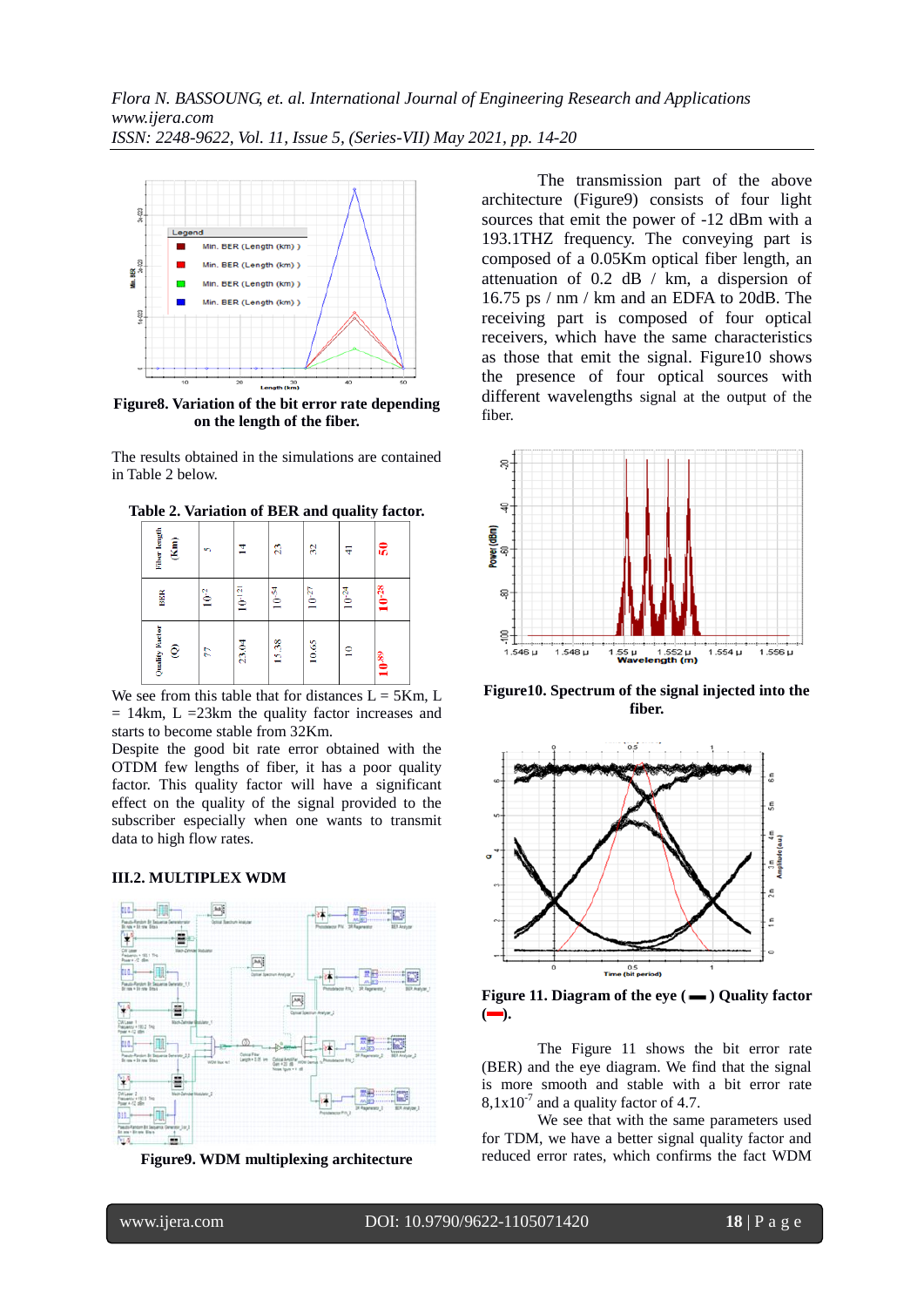comes here to fill the limitations presented by the CT.

As before for OTDM, we analyzed the output results by varying the length of the fiber. The Figure12 shows the variation of the quality factor depending on the length of the fiber.

![](_page_5_Figure_3.jpeg)

**Figure12. Change the quality factor depending on the length of the fiber.**

All the results are contained in Table 3. **Tableau3.Variation BER and the quality factor depending on the length of the fiber.**

| ractor depending on the rength of the flock.  |                 |                 |               |        |              |       |  |
|-----------------------------------------------|-----------------|-----------------|---------------|--------|--------------|-------|--|
| Fiber length<br>$\begin{matrix} \end{matrix}$ | ç               | $\overline{1}$  | 23            | 32     | $\mathbf{4}$ | g     |  |
| <b>BER</b>                                    | $8.1 * 10^{-7}$ | $5.7 * 10^{-6}$ | $6 * 10^{-5}$ | 0.0012 | 6900'0       | 810'0 |  |
| Factor (Q)<br>Quality                         | 4.7             | 4.37            | 3.8           | 2.99   | 2.45         | 2.07  |  |

WDM 0,05km presents a better quality factor (6.34) and a bit error rate of 10-11 which complies with the standard provided by ITU optical transmission which is of the order of 10- 12 for the bit error rate and 7.03 to the quality factor. The WDM is more efficient than the OTDM because he comes here to fill the limitations of the OTDM and allows broadband transmissions.

#### **III.3.MULTIPLEXAGE HYBRID**

The hybrid multiplexing is done using the same parameters as in previous simulations in order to make a fairly logical comparison that will draw an acceptable result.

![](_page_5_Figure_10.jpeg)

**Figure13. Architecture of the hybrid multiplexing.**

Figure13 shows the mounting assembly of the hybrid multiplexing OTDM / WDM. The pattern is composed of three parts, namely: transmission, transmission and reception portion of the optical signal. The transmission part is composed of an optical source emitting at a power of 0dBm (class c) with a range of 1550-1552 nm and an ideal multiplexer to perform the combination of the two multiplexing techniques.

![](_page_5_Figure_13.jpeg)

The figure14 represents the four wavelengths sent into the fiber.

![](_page_5_Figure_15.jpeg)

![](_page_5_Figure_16.jpeg)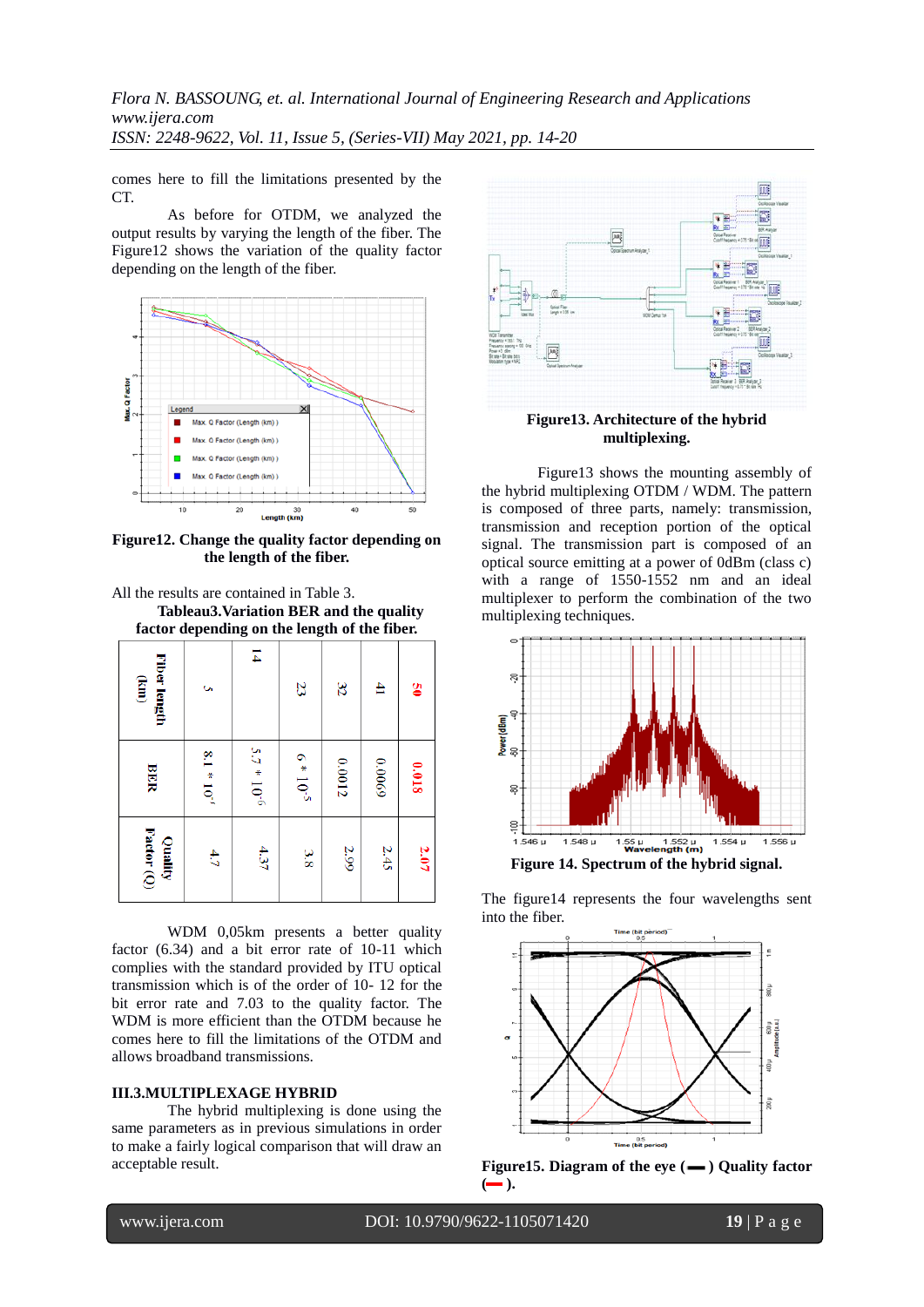We find that the hybrid multiplexing has an error rate of about 10-27 compared to CT was 10-2 and 10-7 WDM, this result is better than before but can still be improved. The diagram of the eye and the quality factor shows that the signal is much better than that of the WDM and TDM.

As before we will vary the length of the fiber and gather information about the BER and the quality factor.

**Table 4. Variation of BER as a function of the length of the fiber.**

| Distance<br>$\widehat{E}$ | S          | $\vec{4}$         | 23                | $\mathcal{E}$     | ₹          | 50           |
|---------------------------|------------|-------------------|-------------------|-------------------|------------|--------------|
| TEB                       | $10^{-30}$ | $10^{\mbox{-}27}$ | $10^{\mbox{-}23}$ | $10^{\mbox{-}18}$ | $10^{-15}$ | $10^{-13}\,$ |
| Factor (Q)<br>Quality     | 11.28      | 10.7              | 9.89              | 8.69              | 7.78       | 7.04         |

![](_page_6_Figure_5.jpeg)

**Figure16. Change the quality factor depending on the length of the fiber.**

The figure16 and Table 4 shows that the error rate and the quality factor is reduced to and as the fiber length increases to the value of the quality factor of 7.04 for a bit error rate 10-13. However, the results are acceptable because they will allow sharing the fiber, increasing bandwidth and increasing the number of subscribers per fiber.

#### **IV. CONCLUSION**

Throughout this paper, it was a question for us to make a comparative study of the performance

of hybrid multiplexing in an FTTH system with the other type of multiplexing conventionally used and to identify its interests. After a brief presentation of the different FTTH architectures using WDM, OTDM multiplexing and the OTDM / WDM hybrid we presented a certain number of criteria (bit error rate, quality factor etc ...) which allowed us to assess the signal quality of FTTH systems using different types of multiplexing. For the simulations, we used the Optiperformer software to analyze performance through several simulations. In the following, the results obtained from the different simulations, we were able to make an evaluation and conclude that hybrid-multiplexing presents better performance than these two counterparts do.

## **REFERENCES**

- [1]. R. Gindera, et al., ''Recent Developments in Polymer Optical Fiber (POF) transceivers'', International Conference on Transparent Optical Networks (ICTON), 2007, Rome, Italy, Vol. 1, pp. 54-57.
- [2]. MM Al-Quzwini, "Design and Implementation of a fiber to the home FTTH GPON is based Access Network'', International Journal of Computer Applications (0975-8887), Volume 92 - No. 6, April, 2014.
- [3]. M.Pradeep, S.Kayathri, R.Kalaivani and S.Keerthana, ''Design and Implementation of a Fiber to the Home Access Network is based GPON'', Asian Journal of Applied Science and Technology (AJAST), Volume 1, Issue 7, August, 2017, Pages 80-84.
- [4]. Y. Olajide and Olasoji, ''Design of a Wavelength Division Multiplexing (WDM) fiber-to-Home (FTTH) Network: University Campus as a case study'', IJIET, vol.7 Issue 1 June 2016.
	- [5]. HACENE F. Karim, ''Design of a novel passive optical line protection for fiber to the home networks'', Opto-Electronics Review 29 (2021) 33-38.
- [6]. Dr. Ranjit Kaur and Anjali, ''Performance Analysis of Using Different OTDM Modulators and Modulation Formats at 160Gbps'', IJAREEIE, Vol. 6, Issue 8, August 2017.
- [7]. A. Mishra, P. Mishra, ''Optical Communication with Time Division Multiplexing (OTDM) and Hybrid WDM / OTDM PON'', International Journal of Science and Research (IJSR), Volume 3 Issue 12, December 2014.
	- [8]. A. Mishra, P. Mishra, ''Optical Communication withTime Division Multiplexing (OTDM) and Hybrid